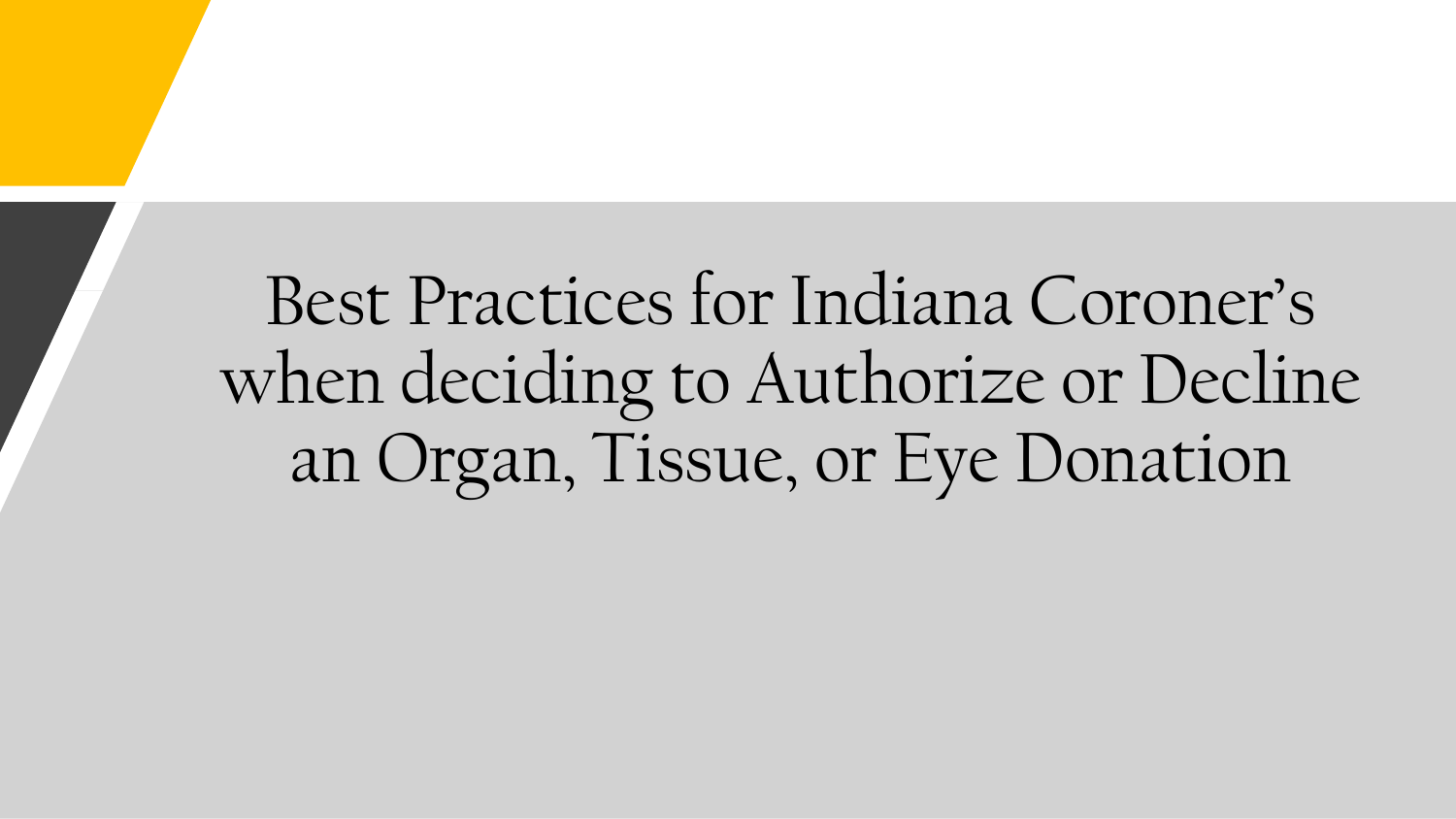### Suggested Best Practices

|    | Level 1<br><b>Authorization APPROVED with</b><br><b>No Restrictions</b>                                                        | <b>Level 2</b><br><b>Authorization Approved with</b><br><b>RESTRICTIONS</b>                                                    | Level 3<br><b>Authorization Pre-Autopsy</b><br><b>DENIED</b>                                                  |
|----|--------------------------------------------------------------------------------------------------------------------------------|--------------------------------------------------------------------------------------------------------------------------------|---------------------------------------------------------------------------------------------------------------|
| 1. | Pre-autopsy recovery approved                                                                                                  | 1. Pre-autopsy recovery approved with<br><b>RESTRICTIONS.</b>                                                                  | No pre-autopsy<br>1.<br>collection/harvesting allowed.<br>Body must stay intact and<br>untouched for autopsy. |
|    | 2. A hold placed on admission blood for<br>toxicology.                                                                         | A hold placed on<br>2.<br>blood for toxicology.<br>admission                                                                   |                                                                                                               |
|    |                                                                                                                                |                                                                                                                                | Post autopsy recovery may be<br>2.<br>allowed at the discretion of each<br>individual Coroner.                |
|    | 3. Live organ, tissue, and eye recovery<br>approved.                                                                           | Live organ, tissue, and eye<br>3.<br>recovery approved with<br><b>RESTRICTIONS.</b>                                            |                                                                                                               |
|    | 4. Overall photographs taken of the<br>body prior to recovery. Photographs<br>of each organ as it is removed from<br>the body. | 4. Overall photographs taken of the<br>body prior to recovery. Photographs<br>of each organ as it is removed from<br>the body. |                                                                                                               |
|    | 5. A copy of all reports generated<br>(Example: all medical records and<br>testing performed on recovered<br>organs).          | 5. A copy of all reports generated<br>(Example: all medical records and<br>testing performed on recovered<br>organs).          |                                                                                                               |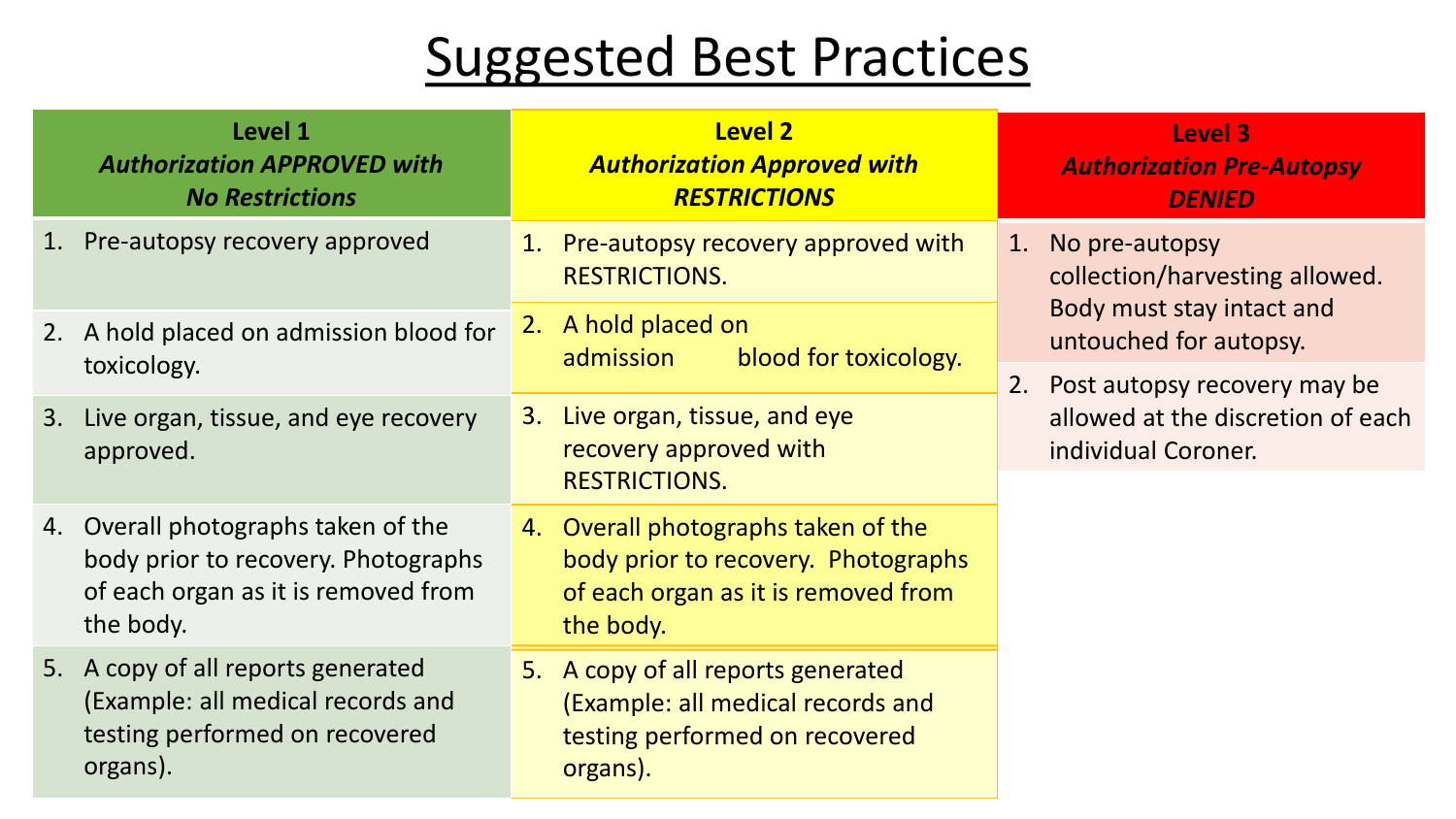#### 2/25/2022

Attention:

Name: John Doe DOB: XX/XX/XXXX DOD: XX/XX/XXXX Coroner's case #: Brain Death Declared at Date/Time:

#### The County Coroner's Office has elected to:

#### Authorize Procurement of the Organs Listed Below Pre-Autopsy (Special requests are in addition to the standing request of overall pre-recovery photos and Coroner toxicology kit on all cases):

Heart Lungs Liver Kidneys Intestines Pancreas

**Special Requests/Restrictions:** 

Decline procurement based on the reason(s) below:

The County Coroner, or his/her designee, in consultation with a pathologist, and according to I.C. 36-2-14-22.6(f), has denied your request for procurement. The County Coroner, or his/her designee, reasonably believes that the part or tissue you are requesting to obtain may be involved in determining the decedent's cause and manner of death, and for evidentiary purposes, the decedent's body must not be disturbed.

Respectfully,

Coroner/ Deputy Coroner

## Live Organ Authorization/Denial Letter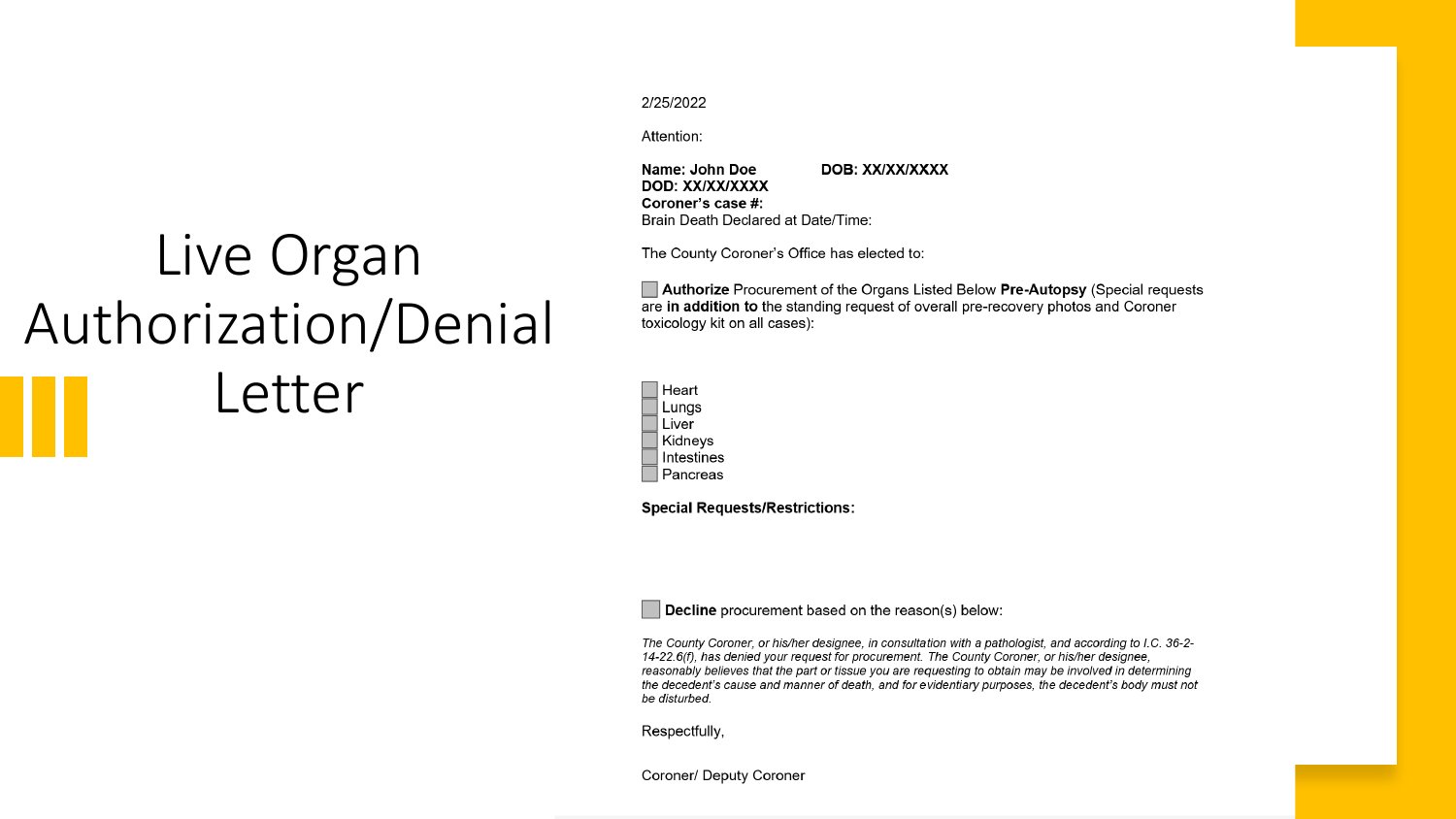#### 2/21/2022

Attention:

Name: John Doe DOB: XX/XX/XXXX DOD: XX/XX/XXXX Coroner case #: IDN Recovery Timeout Date/Time: XX/XX/2022 @ XXXX hrs

#### The County Coroner's Office has elected to:

#### Authorize procurement of the Tissues Listed Below: Restrictions and requests are in addition to the standing request of overall pre-recovery photos and Coroner toxicology kit on all cases:

#### **Pre-Autopsy** Post-Autopsy

Donation

Authorization/Denial

Letter

Corneas

- Skin Only Lower Extremities Bone and Associated Tissues Heart for Valves and Associated Tissues Saphenous/Femoral Veins
- Aortoiliac Artery
- $\Box$  Whole Eye

**Special Requests/Restrictions:** 

Decline procurement based on the reason(s) below:

The County Coroner, or his/her designee, in consultation with a pathologist, and according to I.C. 36-2-14-22.6(f), has denied your request for procurement. The County Coroner, or his/her designee, reasonably believes that the part or tissue you are requesting to obtain may be involved in determining the decedent's cause and manner of death, and for evidentiary purposes, the decedent's body must not be disturbed.

Respectfully,

**Coroner/Deputy Coroner**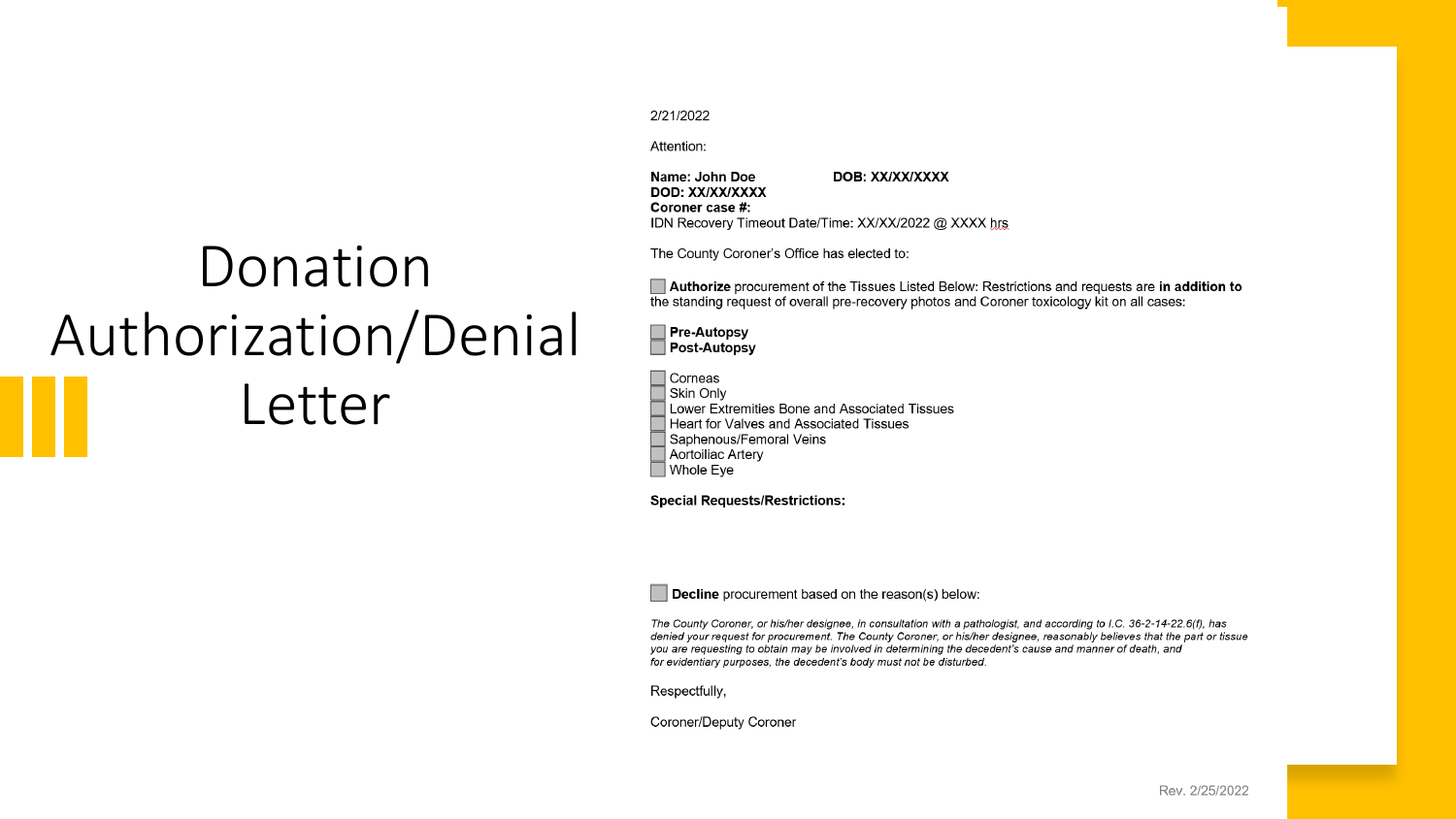# Denial of Authorization Requirements

- If a coroner conducts a postmortem examination outside of a compatible period [for preservation and recovery of an anatomical gift], the coroner must document why the examination occurred outside of a compatible period.
- **It is considered sufficient documentation if the coroner documents that additional time was necessary to conduct an adequate medicolegal examination.**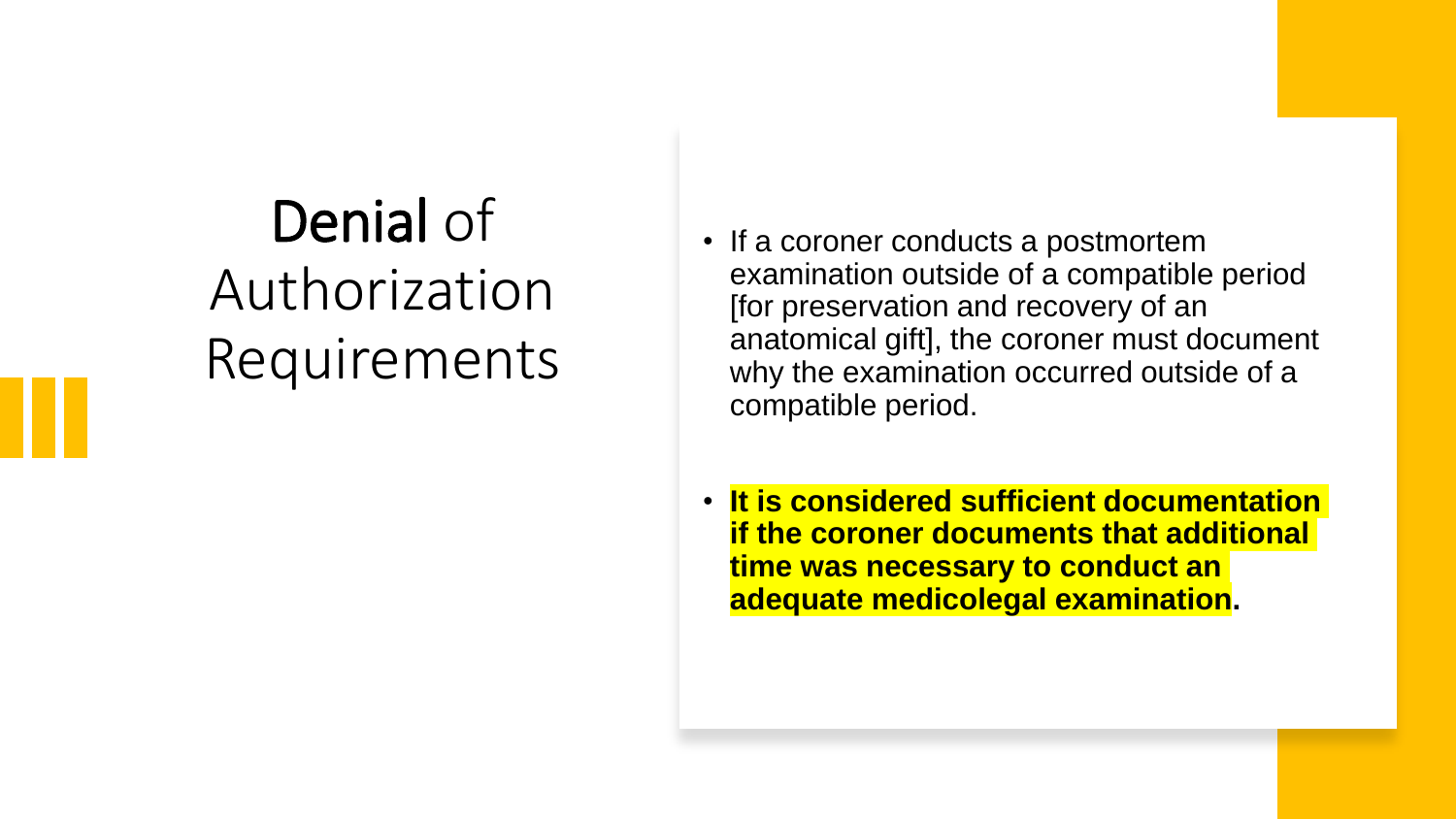## Laws Related to Donation Authorization

• **Coroner to document specific reasons for denying recovery of anatomical gift.** *IC 36-2-14-22.6(f)* states that, if a Coroner denies recovery of an anatomical gift [because recovery could interfere with a postmortem investigation or collection/preservation of evidence], the Coroner is required to:

(1) "explain in a record the specific reasons for not allowing recovery of a part;

(2) include the specific reasons in the records of the coroner and forensic pathologist; and

(3) provide a record with the specific reasons to the procurement organization and the state department of health."